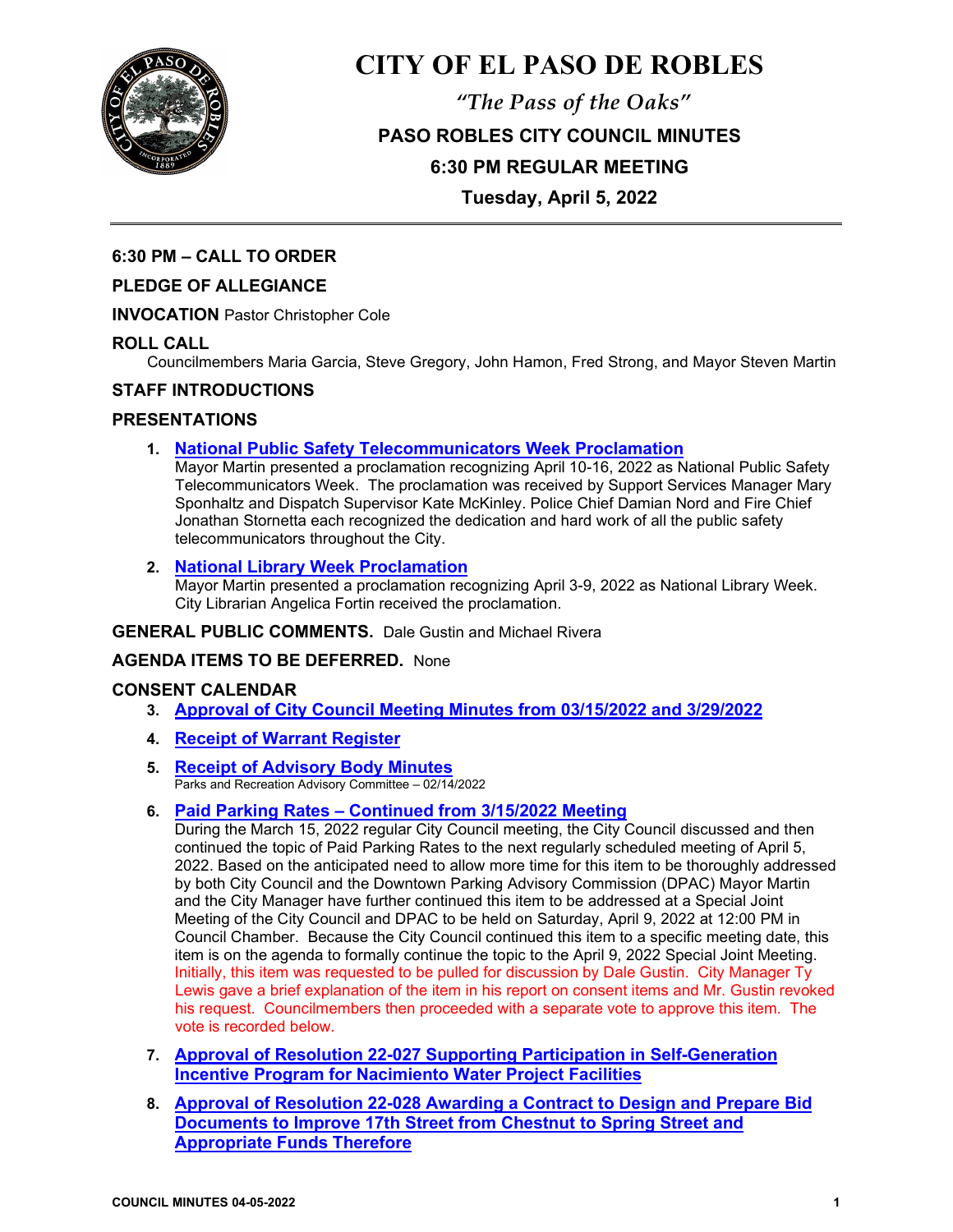#### **PUBLIC COMMENTS.** Dale Gustin

**CONSENT CALENDAR ROLL CALL VOTE #1:** Motioned by Councilmember Gregory, seconded by Councilmember Strong, and passed unanimously to approve items 3-5 and 7-8 of the consent calendar. Councilmember Strong abstained from voting on the portion of item 3 pertaining to the 3/15/2022 City Council meeting minutes as he was not in attendance at that meeting.

**AYES:** Gregory, Strong, Garcia, Hamon, Martin **ABSTAIN:** Strong (part of item 3 only)

#### **REPORT ON ITEMS APPROVED ON CONSENT**

City Manager Ty Lewis provided a brief explanation of the items approved on the consent agenda. In addition, he provided a brief explanation of item 6 on consent which prompted Dale Gustin to revoke his request for further discussion of the item.

**CONSENT CALENDAR ROLL CALL VOTE #2:** Motioned by Councilmember Hamon, seconded by Councilmember Gregory, and passed unanimously to approve item 6 of the consent calendar.

**AYES:** Hamon, Gregory, Garcia, Strong, Martin

#### **PUBLIC HEARINGS**

Item 9 was heard after item 10 due to the 7:00 PM time certain noticing of the public hearing.

**9. [Approval of Revised District Map, and Introduction of an Ordinance Adjusting the](https://www.prcity.com/DocumentCenter/View/33479/April-5-2022-City-Council-Agenda-Item-09-PDF)  [Boundaries of City Council Districts Based on the 2020 Decennial Census and](https://www.prcity.com/DocumentCenter/View/33479/April-5-2022-City-Council-Agenda-Item-09-PDF)  [Amending Municipal Code Section 2.08.015](https://www.prcity.com/DocumentCenter/View/33479/April-5-2022-City-Council-Agenda-Item-09-PDF)**

# **PUBLIC COMMENTS.** Dale Gustin

**ROLL CALL VOTE:** Motioned by Councilmember Gregory, seconded by Councilmember Garcia, and passed unanimously to approve Resolution 22-029 adopting a revised District Map, the Green Map; and to introduce Ordinance 1118 by title only waiving further reading amending Section 2.65.040 to Chapter 2.65 of Title 2 of the City Of El Paso De Robles Municipal Code. **AYES:** Gregory, Garcia, Hamon, Strong, Martin

#### **DISCUSSION ITEMS**

Item 10 was heard before item 9 due to the 7:00 PM time certain noticing of the public hearing.

#### **10. [Approval of North San Luis Obispo County Broadband Strategic Plan](https://www.prcity.com/DocumentCenter/View/33480/April-5-2022-City-Council-Agenda-Item-10-PDF)  [Memorandum of Understanding](https://www.prcity.com/DocumentCenter/View/33480/April-5-2022-City-Council-Agenda-Item-10-PDF)**

**PUBLIC COMMENTS.** Dale Gustin

**ROLL CALL VOTE:** Motioned by Councilmember Gregory, seconded by Councilmember Strong, and passed unanimously to approve Resolution 22-030 authorizing the Mayor to sign the Memorandum of Understanding between the City of Paso Robles and the City of Atascadero; and appropriate an amount not to exceed \$100,000 from the General Fund of the current FY for a regional broadband strategic plan.

**AYES:** Gregory, Strong, Garcia, Hamon, Martin

**11. [Paso Robles Fire and Emergency Services Community Risk](https://www.prcity.com/DocumentCenter/View/33481/April-5-2022-City-Council-Agenda-Item-11-PDF)  [Assessment/Standards of Cover & Five-Year Strategic Plan](https://www.prcity.com/DocumentCenter/View/33481/April-5-2022-City-Council-Agenda-Item-11-PDF) PUBLIC COMMENTS.** None

**ROLL CALL VOTE:** Motioned by Councilmember Hamon, seconded by Councilmember Gregory, and passed unanimously to endorse the Paso Robles Fire and Emergency Services Community Risk Assessment/Standards of Cover and Five-Year Strategic Plan. **AYES:** Hamon, Gregory, Garcia, Strong, Martin

## **12. [Approval of Amendment to Landfill Operation Agreement](https://www.prcity.com/DocumentCenter/View/33482/April-5-2022-City-Council-Agenda-Item-12-PDF)**

## **PUBLIC COMMENTS.** Dale Gustin

**ROLL CALL VOTE:** Motioned by Councilmember Hamon, seconded by Councilmember Gregory, and passed unanimously to approve Resolution 22-031, authorizing the City Manager to execute a Sixth Amendment to the City's agreement with Pacific Waste Services for operation of the Paso Robles Municipal Landfill and appropriate \$264,095 and \$245,000 from the General and Landfill Closure, Postclosure, Corrective Action Funds, respectively, to cover the one-time Landfill improvement costs.

**AYES:** Hamon, Gregory, Garcia, Strong, Martin